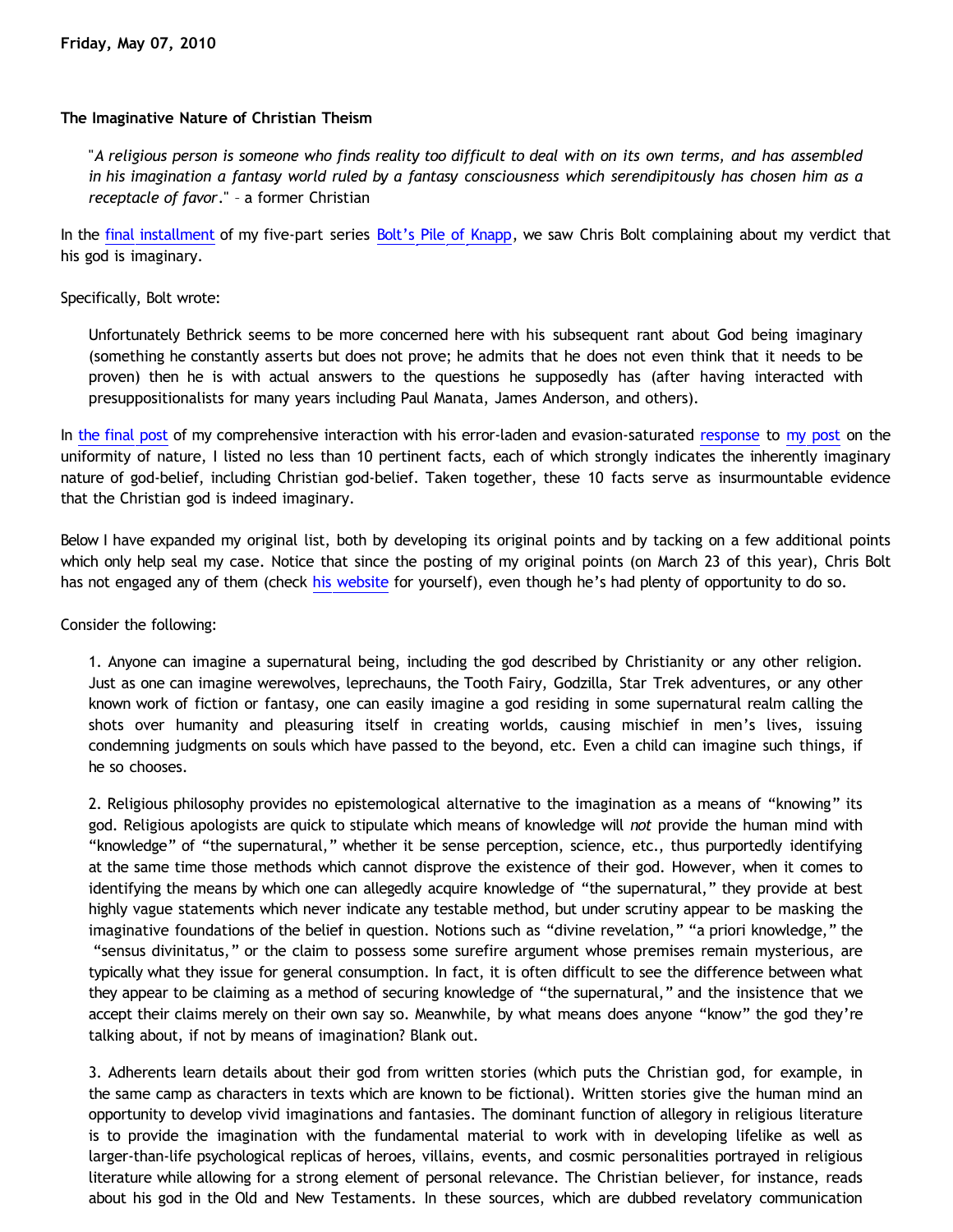directly from the god he reads about in their pages, the believer finds stories which provide often vivid narratives which the believer personalizes in his imagination of them and accepts as truthful, historical accounts. To quell any nagging doubts about the historical authenticity of the content of these accounts, believers may absorb himself in extra-biblical literature which presumes their truthfulness, or at any rate seeks in one way or another to establish it. Such efforts overlook the fact that what has actually happened is that the believer has read a set of stories and has installed them in his imagination as if they were in fact true before the question of their truth has been critically examined.

4. Religious philosophy squelches reason as man's only means of knowledge, crippling the mind's ability to distinguish the rational from the irrational (thus allowing the adherent to believe that concepts like 'omniscience ' and 'omnipotence' are valid). The question then becomes: if one rejects reason, whether outright or as a result of adopting views which are incompatible with a rationally integrated worldview, what is the alternative? The problem is that, once reason has been compromised, the believer has no alternative but to retreat into his imagination, and to do so under some other name, such as "divine revelation," the "sensus divinitatus," faith, etc.

5. The failure of religious philosophy to provide the mind with a sound metaphysical theory which securely and reliably allows the adherent to distinguish between reality and imagination. Since religion stands philosophically on the primacy of consciousness (see [here](http://bahnsenburner.blogspot.com/2008/12/inherent-subjectivism-of-god-belief.html) and [here](http://bahnsenburner.blogspot.com/2010/02/how-theism-violates-primacy-of.html)), the believer in the religious worldview has no objective compass in determining what is true and what is not true. The net affect is that, because religion itself blurs reality and imagination into a monstrous package-deal, the believer has been conned into sacrificing his ability to distinguish reliably between reality and imagination. He most likely does not realize this, and of course will resist admitting this to non-believers.

6. In Christianity, the bible requires adherents to have child-like faith, and a prominent feature of child psychology is an active imagination. I have already pointed this out in my blog [With Minds of Children](http://bahnsenburner.blogspot.com/2005/12/with-minds-of-children.html), which I published in December 2005. In that posting I quoted several relevant statements from the bible and from Christian apologist John Frame.

For instance, Matthew 18:3-4 states:

Except ye be converted, and become as little children, ye shall not enter into the kingdom of heaven. Whosoever therefore shall humble himself as this little child, the same is greatest in the kingdom of heaven.

Similarly, Mark 10:15 states:

Whosoever shall not receive the kingdom of God as a little child, he shall not enter therein.

In such passages the New Testament clearly and explicitly makes it a defining requirement for the believer to be "as a little child." A child is a person who is only beginning to learn about reality, and has no self-consciously understood worldview per se. His time is not spent tending to life's needs, for these are typically taken care of by parents. Instead, he spends a great deal of his time in play, where fantasy is often the dominant mental counterpart to physical activity, whether it is role playing, playing with dolls, toy automobiles, arts and crafts, etc. In this way a child can be distinguished from an adult in the role his imagination plays in his mental life. As is clear from the statements quoted above, the New Testament makes it clear that this childlike mentality is the ideal persona demanded of the believer.

Touching on this, presuppositional apologist John Frame tells us that

Scripture never rebukes childlike faith; indeed, Jesus makes such faith a model to be followed by adults (Luke 18:16). One who requires proof may be doing it out of ungodly arrogance, or he may thereby be admitting that he has not lived in a godly environment and has taken counsel from fools. God's norm for us is that we live and raise our children in such a way that proof will be unnecessary. (*Apologetics to the Glory of God*, p. 66)

The passage which Frame cites, Luke 18:16, puts the following words into Jesus' mouth:

"Suffer little children to come unto me, and forbid them not: for of such is the kingdom of God."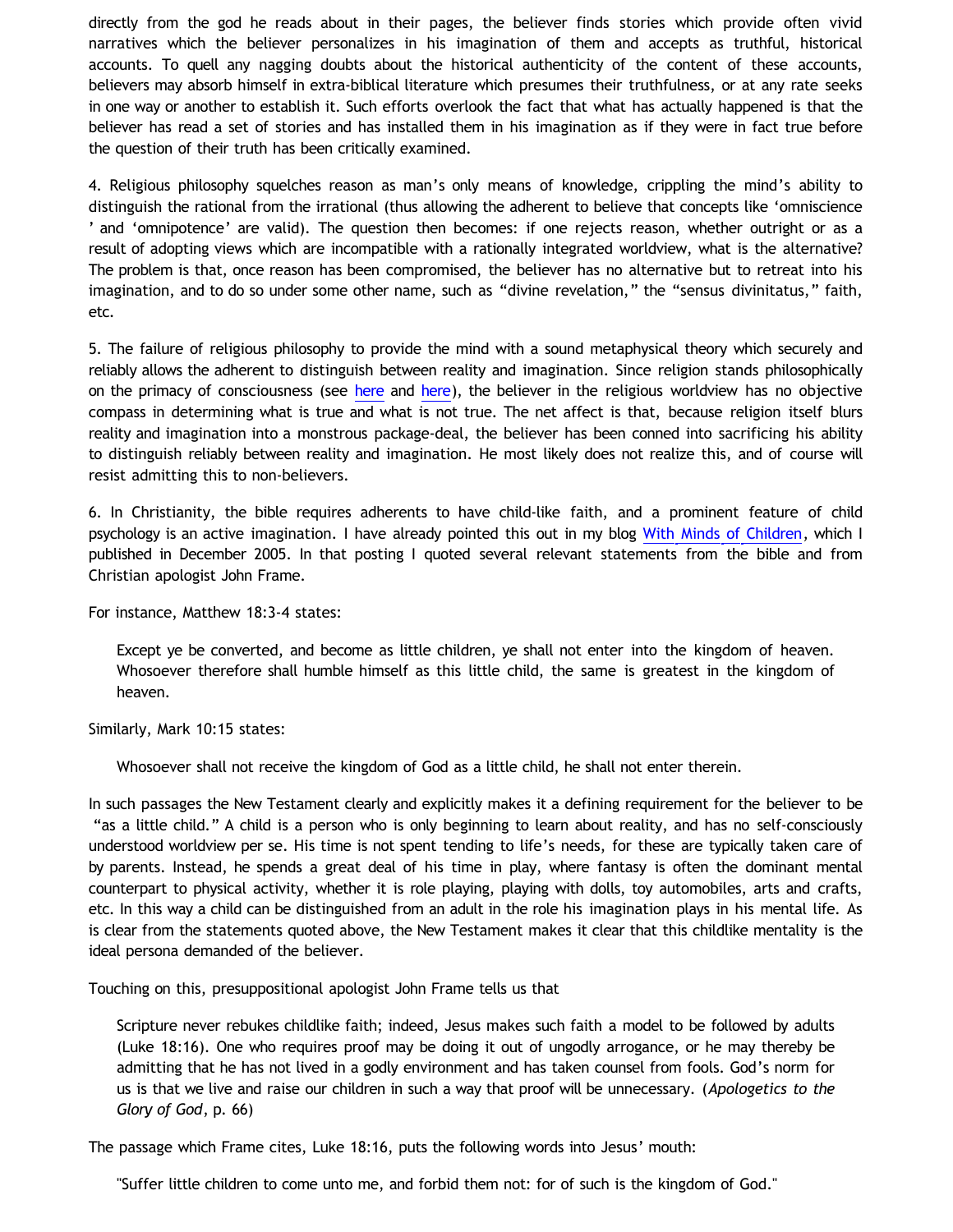To say that the bible "never rebukes childlike faith," or that "Jesus makes such faith a model to be followed by adults," actually understates the position clearly expressed in the bible. The bible *requires* childlike faith; it is not simply a "model" to which adults are expected to conform. But Frame does make a good point: the bible requires that believers "just believe" what it tells them, and not to require proof. Also, the believer is to surround himself with other believers, all of whom are to be encouraging each other to sustain their belief in a shared fantasy, which is the essence of the "godly environment" Frame has in mind here. Proof is the stuff of reason, but since the biblical worldview is incompatible with reason, it is not surprising to see Christian authorities urging believers to "raise… children in such a way that proof will be unnecessary." The active mind of a rational thinker is to be discouraged through shame and guilt; believers are expected to believe on the power of authoritative say so, period. This simply opens the door to the imagination as the only alternative to reason available to the believer, for in the final analysis there is no other alternative to reason. Notions like " divine revelation," the "sensus divinitatus," "faith," etc., are merely euphemisms for what is in reality merely a reliance on the imagination.

7. Intentional subordination of the world which the believer perceives and in which he lives, to alleged personal forces which he cannot perceive and which are indistinguishable from what is only imaginary. This is how the religious program allows the believer to sustain belief in the imaginary while continuing to exist in reality. He secretly abides by reality's terms in most affairs in life, all the while pretending that there is some invisible personality working the controls of what he senses and perceives lurking behind what he senses and perceives. One will always be able to *imagine* some conscious being "back of" anything he sees and touches, construing that imaginary being as the agent responsible for what he sees and touches, whether benevolent or malevolent, or some monstrous combination of both. "*God's thought*," says Van Til, "*is placed back of every fact*" (*Christian Theistic-Evidences*, p. 88; quoted in Bahnsen, *Van Til's Apologetic: Readings & Analysis*, p. 378). The question is: *who* places "God's thought… back of every fact"? The obvious answer is: the believer, in the context of his imagination. Wouldn't it be just as easy to suppose that "Blarko's thought is placed back of every thought," where Blarko is an immaterial conscious being which has no only begotten son? If we can imagine the Christian god "back of" every fact, what stops us from imagining some other invisible magic being "back of" every fact? Blank out.

8. Personification of imaginary beings (they "hear" the believer's prayers, "see" his actions, "know" his thoughts, etc.) amplifies their impact on one's emotional life. Personifying an imaginary being, of course, is not difficult to do. All you need to do is imagine that the imaginary being is personal, that it is aware of what you say, do, think, feel, understand, etc., and presto: you have an [imaginary friend!](http://bahnsenburner.blogspot.com/2006/08/christianity-imaginary-friends-network.html) And just by constructing such imaginations, and pretending to oneself that they are real (a nasty habit enabled by a philosophy which underplays or blurs the distinction between reality and imagination – see point 5 above), one has done all he needs to put himself in the position to be ruled by such things. He does not know that his fantasies are real, but he believes they are, and fears the imaginary consequences of questioning their reality. That is the purpose of divine judgment and eternal hell in Christianity: to compel the believer to take his fantasies of the Christian god seriously by means of supernatural threats to his well-being. The impact of such fantasies on one's emotional life is, as [Plantinga might put it,](http://www.proginosko.com/docs/IfKnowledgeThenGod.pdf) inscrutable. Much destruction has been accomplished in the name of a god, Christian and otherwise, and the primary engine behind this is the believer's allowance of an imaginary being to become larger than his own will and trump his better judgment, thus compelling him to take those actions which put into motion policies which result in life-threatening conditions. Until people start to understand this principally and fully, we can expect more devastation of the human population on an institutional scale.

9. Repetition is used in order to reinforce artificially a self-imposed obsession with the supernatural in a never-ending effort to convince oneself of something which in the end he can never truly believe. The believer can never be fully satisfied in quelling his doubts about the supernatural, especially when it comes to the Christian notion of salvation. As long as the believer is alive, he hasn't made it to heaven, so the potential for even a modicum of salvation doubt is unquenchable, and a modicum of doubt can go a long way in motivating a believer to try to convince himself and rid himself of such doubts. As the bible itself says, "a little leaven leaveneth the whole lump" (Gal. 5:9). In essence, a little doubt can contaminate an entire set of confessional doctrines. This is the primary reason why apologetics is a popular avocation among believers today, especially when it comes to choice of internet activity. The demand for repetition in reinforcing the believer's obsession with the imaginary beings he is supposed to worship, is the root cause behind developing a church community. As the statement from John Frame quoted in point 6 above suggests, the believer is to seek out and install himself in "a godly environment," i.e., among fellow believers, such as in the formal congregation of a church, in which a shared fiction can be positively reinforced communally. The goal is for each individual to sustain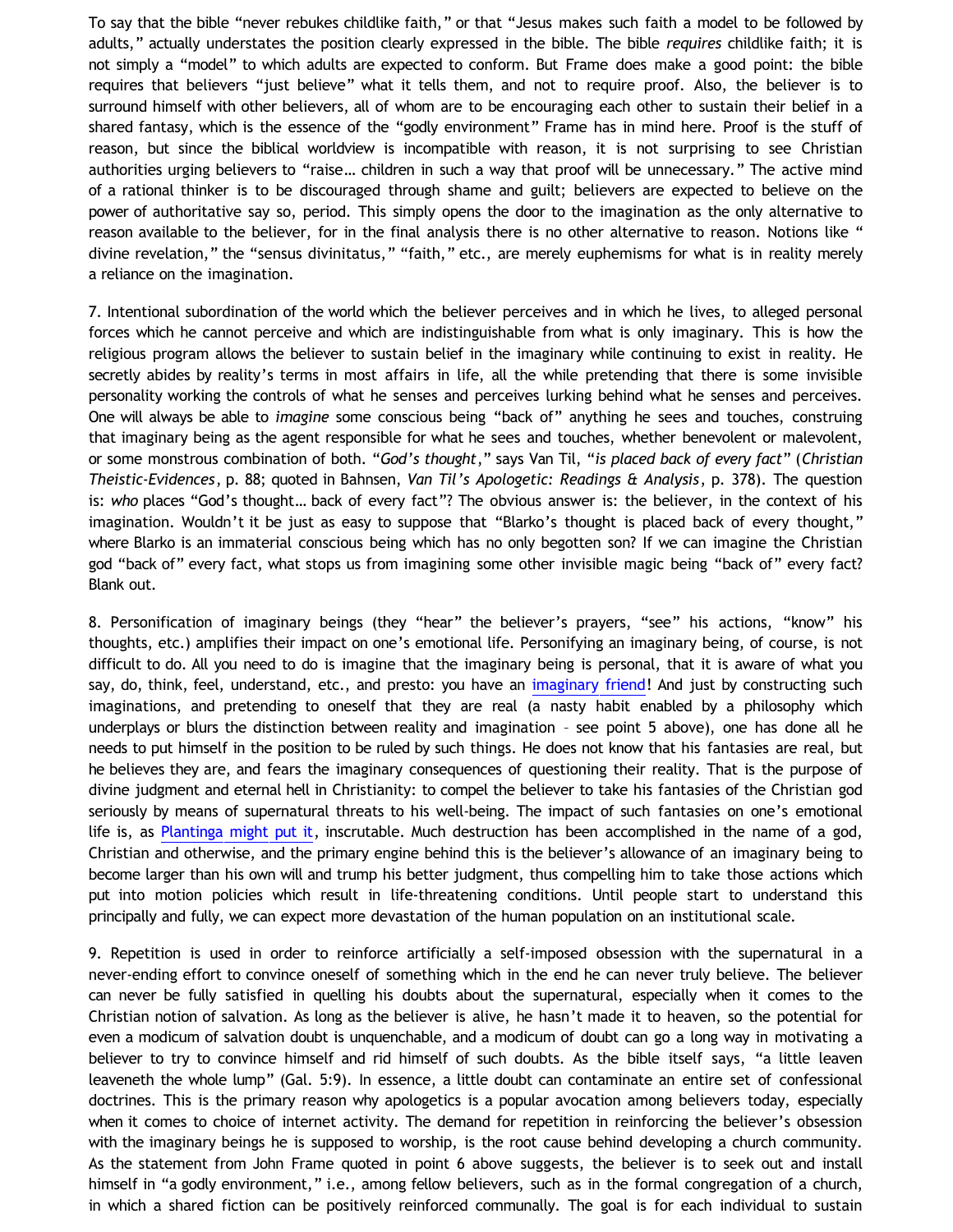belief in the shared fantasy, and associating with others who likewise indulge in a similar fantasy is one of the more direct ways of meeting this goal. A congregation not only provides opportunity for the elements of the shared fantasy to be repeated and emphasized through instruction and personal edification, but also allows for the development of a community of surveillance which effectively keeps each member in check and discourages defection from the shared fantasy. Fear of an invisible magic being lurking "back of" everything one perceives is thus reinforced through community involvement, thus exploiting the believer's unquestioned fear of other consciousnesses; if others believe it so strongly (a pretense which each believer must do his best to sustain), then it must be true.

10. We learn about "the supernatural" only from other human beings, never from "the supernatural" itself. This is the case even in stories in which a human being is said to have come in direct contact with "the supernatural, " such as Paul's conversion on the road to Damascus. This is a story which comes to us from other human beings. We do not learn about the Christian god, for instance, from the Christian god itself materializing before us and telling us about itself. We have no alternative but to learn about it from sources which are indistinguishable from sources which humans are known to have produced. Of course, believers are tacitly encouraged to profess personal encounters with the supernatural, which is what we find in cases like that of [Canon Michael Cole,](http://bahnsenburner.blogspot.com/2006/06/carr-vs-cole.html) who claimed that Jesus was standing in his immediate presence (though apparently no one else present noticed even Jesus standing there beside him!). Human beings are the primary source of our " knowledge" of "the supernatural," and when they point to other sources as testimony or evidence of "the supernatural," they are never direct contacts with the supernatural which we can ourselves enjoy, but rather claims of religious experience and therefore secondhand or further removed from our own experience, and we are expected to accept these claims as if they were true, on another human being's say so. How does one reliably distinguish what we are being asked to believe from a concoction of someone else's imagination? Sadly, believers give us no objective compass on such questions.

11. Conflicting versions of "the supernatural" among those professing the same religious confession strongly indicate a subjective nature to god-belief, especially given the failure of those who clash with each other due to such conflicts to reach consensus. Within Christianity alone, believers differ on the topic of salvation, the nature of faith, the importance of the resurrection, the nature of the atonement, the role of free will, predestination, hell, heaven, the "end times," the trinity, God's love, God's wrath, God's judgment, prayer, apologetic methodology, the continuation or cessation of miracles, etc., etc. Where believers find themselves in conflict is in their conception of "the supernatural." In mundane matters, they find themselves in agreement: mountains are composed of dirt and rock, rivers carry water, trees have roots, cars go on streets, supermarkets sell milk, elected officials can be corrupt, pens have ink, radios receive radio waves, etc. In areas concerning actually existing things which can be perceived directly by means of the senses, there is nearly universal agreement. But in areas which vary from one imagination to another, there is a predominance of conflict and contradiction. The ages-long bitter disputes on church doctrine between Catholics and Protestants, Calvinists and Arminians, pre-tribulationists and post-tribulationists, etc., all have their origin in the various imaginative understandings of the biblical text or other church writings.

12. Apologetic appeals to psychological phenomena as evidence of their god – e.g., the laws of logic, universals, knowledge, "abstract entities," and the like – intimating that their god shares a similar ontological status, owe their attractiveness to the religious mind to the imaginative nature of god-belief.

Consider the point I made in my 28 July 2009 comment of [this response to Chris Bolt](http://bahnsenburner.blogspot.com/2009/07/rejoinder-to-chris-bolt.html):

The real reason why apologists will associate mental or psychological phenomena with the supernatural, is because "the supernatural" is in fact imaginary. So the association with other aspects of mental activity is immediate. That is why the conceptual realm will always be treated as a doorway to the supernaturalist's object of veneration. Look at Michael Butler's comments:

"That the Christian worldview can account for the principles of logic is readily demonstrable. Christianity allows for abstract and universal laws. Abstract because the Christian worldview teaches that more things exist than material objects. Thus it makes sense for there to be abstractions." ([TAG vs. TANG\)](http://www.reformed.org/master/index.html?mainframe=/apologetics/martin/pen896.html)

For Butler, providing an "account for the principles of logic" is so easy: Just "allow… for abstract and universal laws" and "teach… that more things exist than material objects." Of course, it's not clear why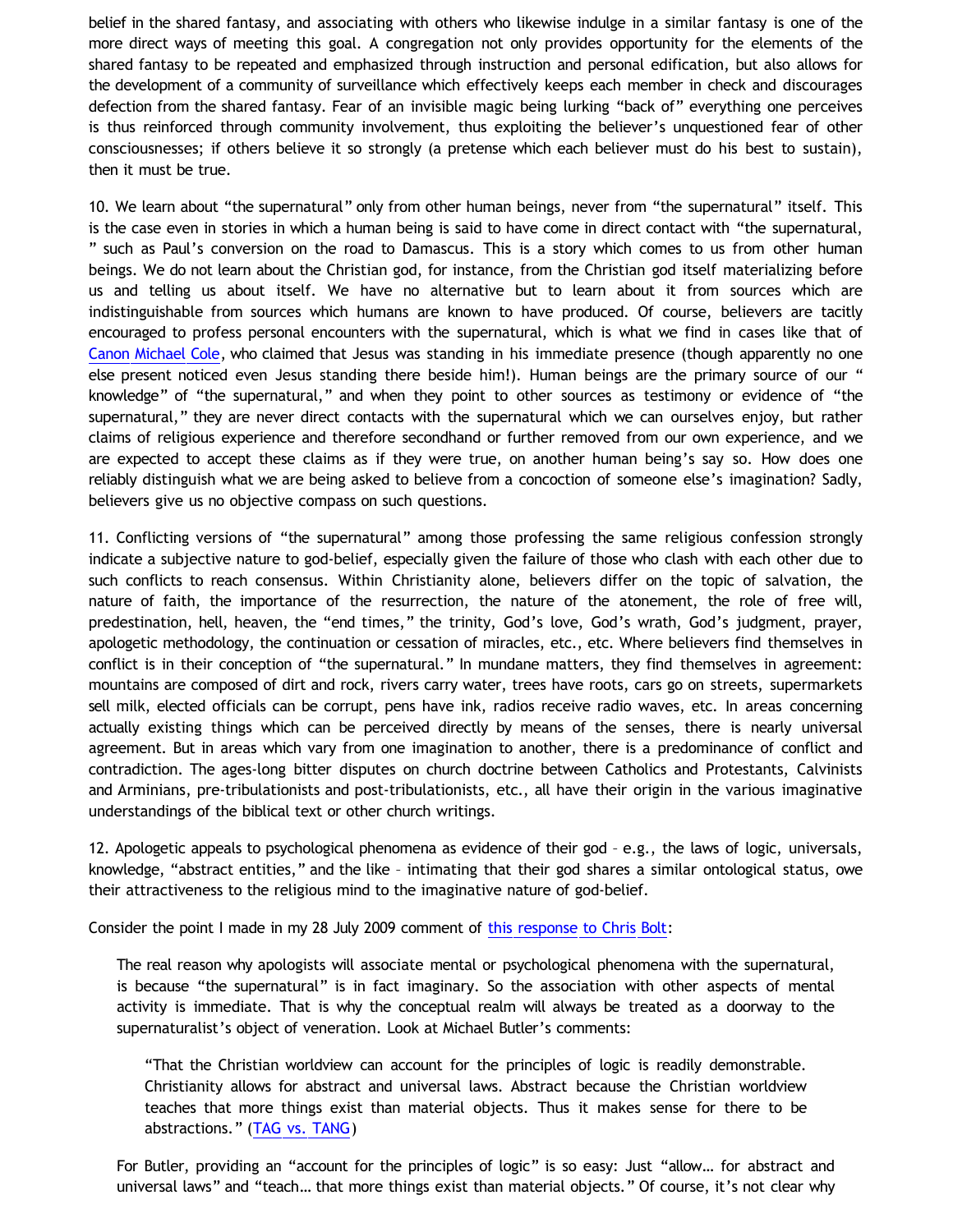other worldviews cannot do this (though we're told that only Christianity can). But is this really an " account for the principles of logic"? Does this move our understanding any closer to the nature of logic as it applies in human thought? I don't think so. The underlying reasoning is: "logic is immaterial, and so is God. If you use logic, then you grant the existence of the immaterial. Therefore, you cannot deny God's existence." But logic is not just "immaterial," it is conceptual. Is "God" too a concept? I thought it was supposed to be an independently existing entity. Presup resists delving into a deeper understanding of logic, because the alleged kinship between "God" and logic will dissolve. Logical principles, for instance, are not conscious entities, nor do they create existence. Etc.

The phenomena to which such apologetic appeals are made, are not mind-independent phenomena. But the Christian god is supposed to be a mind-independent entity.

13. Apologists often inadvertently admit that their god-belief is in fact imaginative in nature. For instance, when defending belief in "the immaterial," a category to which the Christian god purportedly belongs, Christian apologist Peter Pike writes:

When something "exists" it is. Note that this does not mean that we are dealing with *physical* or *material* existence. Indeed, immaterial existence also exists. (For evidence of this, imagine a red ball. The red ball you have imagined does not have any physical existence; it exists immaterially. Granted, one can argue that the immaterial existence is *based* on a material brain, but the ball that is imagined is not material. It does not exist physically anywhere.)

(This statement can be found in my blog [Is the](http://bahnsenburner.blogspot.com/2009/06/is-immaterial-actually-imaginary.html) ["Immaterial Actually" Imaginary?](http://bahnsenburner.blogspot.com/2009/06/is-immaterial-actually-imaginary.html) which I published in June 2009. It is quoted from an internet paper which Pike has since removed from [his website](http://peterpike.us/) under the [philosophy](http://peterpike.us/philosophy/Default.aspx) index. The paper containing the offending statement (the original link is [here](http://peterpike.us/philosophy/philosophy0002.aspx)) has been removed from public viewing, but to my knowledge the position he affirmed in that paper has not been recanted.)

Notice what Pike presents as an example of "the immaterial": to consider an example of "the immaterial" he asks his readers to "imagine a red ball." Then he says that the red ball you imagine "does not have any physical existence." But, says Pike, this red ball "exists immaterially." Like the Christian god, the red ball we imagined "does not exist physically anywhere," since neither the red ball nor the Christian god is physical. But just as we can imagine a red ball and Pike holds that "it exists immaterially," presumably the Christian god is supposed to "exist immaterially," since we can imagine it, too. It is interesting to note, however, that theists cannot produce any examples of things which "exist immaterially" which are not psychological in nature, whether it be a red ball which we are asked to imagine, or cognitive phenomena such as logic, universals, moral principles, etc. In arguments for their god's existence theists apologetically liken their god to any of these things, which are not examples of independently existing entities, and yet their god is supposed to be an independently existing entity. Can apologists produce one example of an independently existing entity whose existence is indisputable and yet which "exists immaterially"? Not that I have seen.

As a final thought, while Christians tacitly reserve the right to imagine their god as they determine, they resent anyone who comes along and points out that their god is imaginary. An imaginary god is not a god to be feared, and fear is the primary motivator of religion. It is, primarily, because an imaginary god is not a fearsome god that Christians resist admitting that their god is imaginary. It is not that they would lose affection for their god, for a believer could still have affections for something that is imaginary, as is shown to be the nature of the case in the religious imagination of a god. What they don't want is that others fail to fear their god. They want everyone to "bow" to the god which they construct and enshrine in their imaginations, and they want people to bow to it because they fear it. If a man does not fear another man's god, he is a free man, enjoying the liberty to govern his life according to his own judgment, according to terms which he defines according to his own judgments. And this is what the religionist both fears and envies, and consequently resents.

This is why non-believers are scorned so much: not because they supposedly deny some cosmic truth, but because they retain their own free spirit.

#### by Dawson Bethrick

Labels: [imagination](http://bahnsenburner.blogspot.com/search/label/imagination), [Knowledge](http://bahnsenburner.blogspot.com/search/label/Knowledge), [Metaphysics](http://bahnsenburner.blogspot.com/search/label/Metaphysics)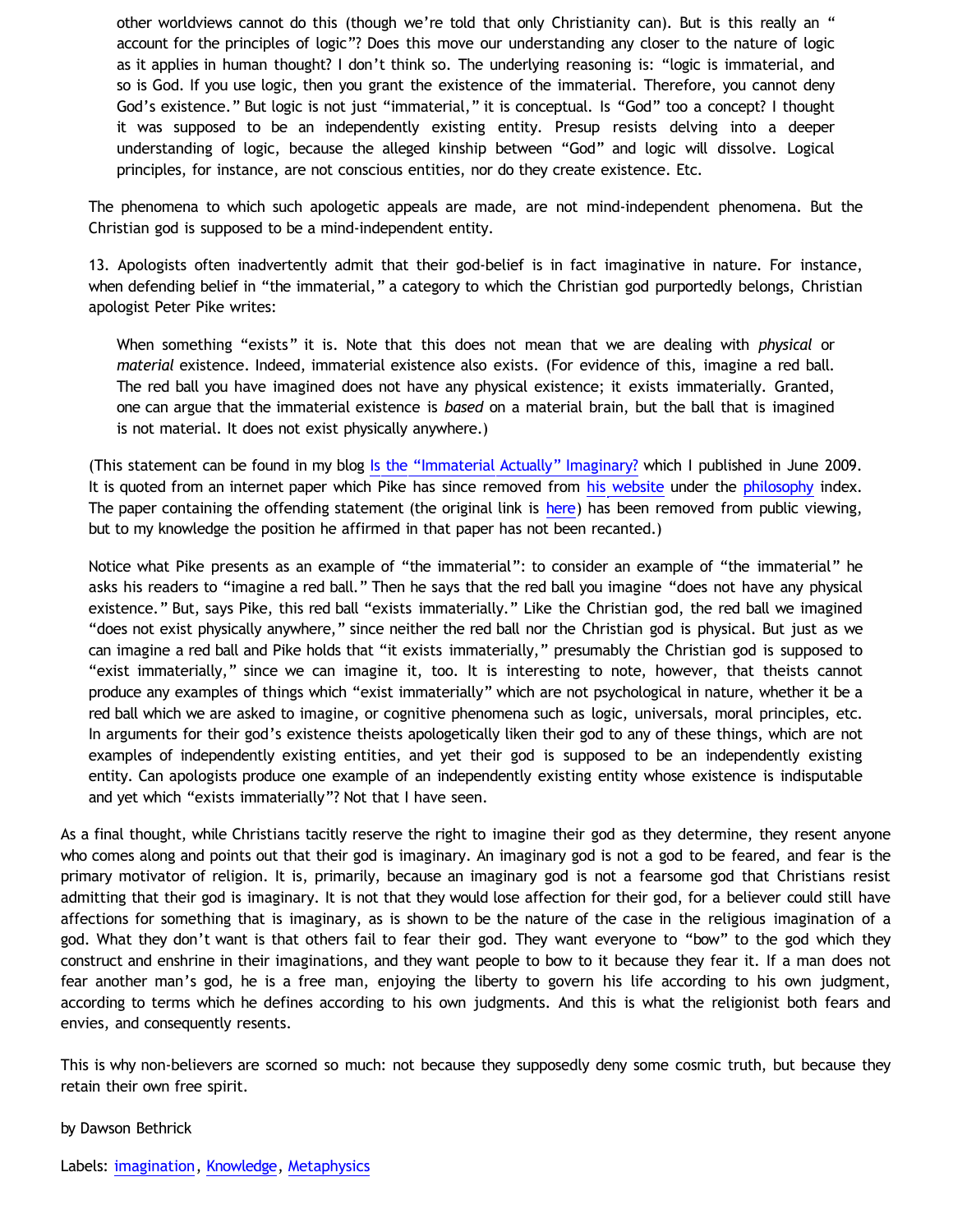## **8 Comments:**

[The Secular Walk](http://www.blogger.com/profile/08342572056569966450) said...

Dawson, I was wondering how you would refute the following situation. When I tell theists that God could not have created everything distinct from Himself, as that would mean God existed outside of existence, some theists might say that God did not create everything that exists besides Himself, just material existence; While immaterial existence and the immaterial realm is uncreated and eternal, thereby defeating the logical contradiction of God existing outside of existence.

[May 10, 2010 3:32 AM](http://bahnsenburner.blogspot.com/2010/05/2922583943022563770)

[Justin Hall](http://www.blogger.com/profile/17804641315202800289) said...

Id ask the theist to define immaterial existence without first validating or making recourse to the concept material. Also I might ask how they distinguish immaterial existence from non existence.

[May 10, 2010 3:23 PM](http://bahnsenburner.blogspot.com/2010/05/4938196963668181576)

[danielj](http://www.blogger.com/profile/12386575757949129658) said...

What I believe to be the original use of "overstood"

<http://www.youtube.com/watch?v=umEbZJeMIoc>

Nas is a hip-hop artist Dawson.

[May 13, 2010 3:39 PM](http://bahnsenburner.blogspot.com/2010/05/4681193445619102277)

[madmax](http://www.blogger.com/profile/14375140131881725965) said...

The Secular Walk,

If god did not create everything that exists besides himself that would mean that there is god and non-god. But this would violate the infinite element of god's existence. There can't be anything outside god or theists will run into contradictions. It would mean that god is not infinite.

The way that I have seen theists go with this is to say that god is everything, he is all. But he creates the universe within himself by making it out of his own ontological resources. Then he gives that section of himself certain properties and he gives man free will.

This is all contradiction and violations of logic but it serves to preserve the god-is-infinite claim which would be destroyed if there were god and then some other "stuff" that god didn't create but served as the building blocks of the universe.

Regarding "immaterial existence", this claim is ubiquitous in the world of theistic apologetics. The thing to do is to ask what is meant by an existence that is "immaterial" and how the theist knows of this non-material realm. You will find that they will argue that the non-material realm is a necessary logical inference from the facts of existence. That's all they can really come up with; just the claim that it must exist based on their flawed premises.

But theists can get tricky with "non-material existence". If you argue that there is no such thing they will say "what about consciousness? Its non-material, are you saying human consciousness doesn't exist?" Of course this is wrong but it can be tricky to argue. Consciousness is the product of the brain but yet it is different then the brain. But you see where they are going with that. They want to use the supposed "spooky" nature of consciousness as a way to slip in the existence of their "non-material" god. Don't fall for it.